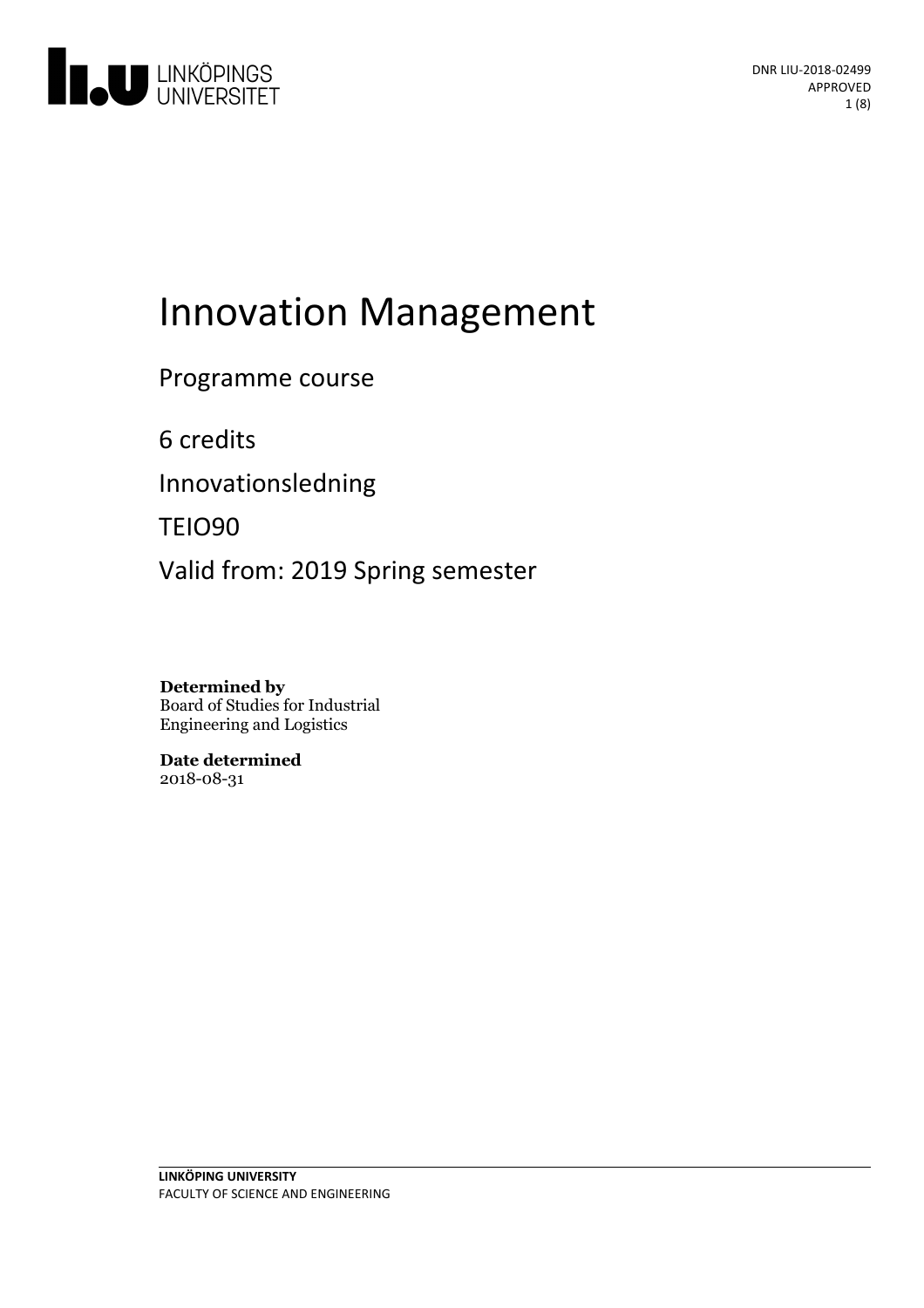# Main field of study

Industrial Engineering and Management

Course level

Second cycle

## Advancement level

A1X

# Course offered for

- Master's Programme in Design
- Master's Programme in Industrial Engineering and Management
- Master's Programme in Sustainability Engineering and Management
- Design and Product Development, M Sc in Engineering
- Energy-Environment-Management M Sc in Engineering
- Industrial Engineering and Management International, M Sc in Engineering
- Industrial Engineering and Management, M Sc in Engineering
- Chemical Biology, M Sc in Engineering
- Engineering Biology, M Sc in Engineering
- Computer Science and Engineering, M Sc in Engineering
- Information Technology, M Sc in Engineering
- Computer Science and Software Engineering, M Sc in Engineering

### Entry requirements

Note: Admission requirements for non-programme students usually also include admission requirements for the programme and threshold requirements for progression within the programme, or corresponding.

# Prerequisites

Three years of completed university studies with an engineering major.

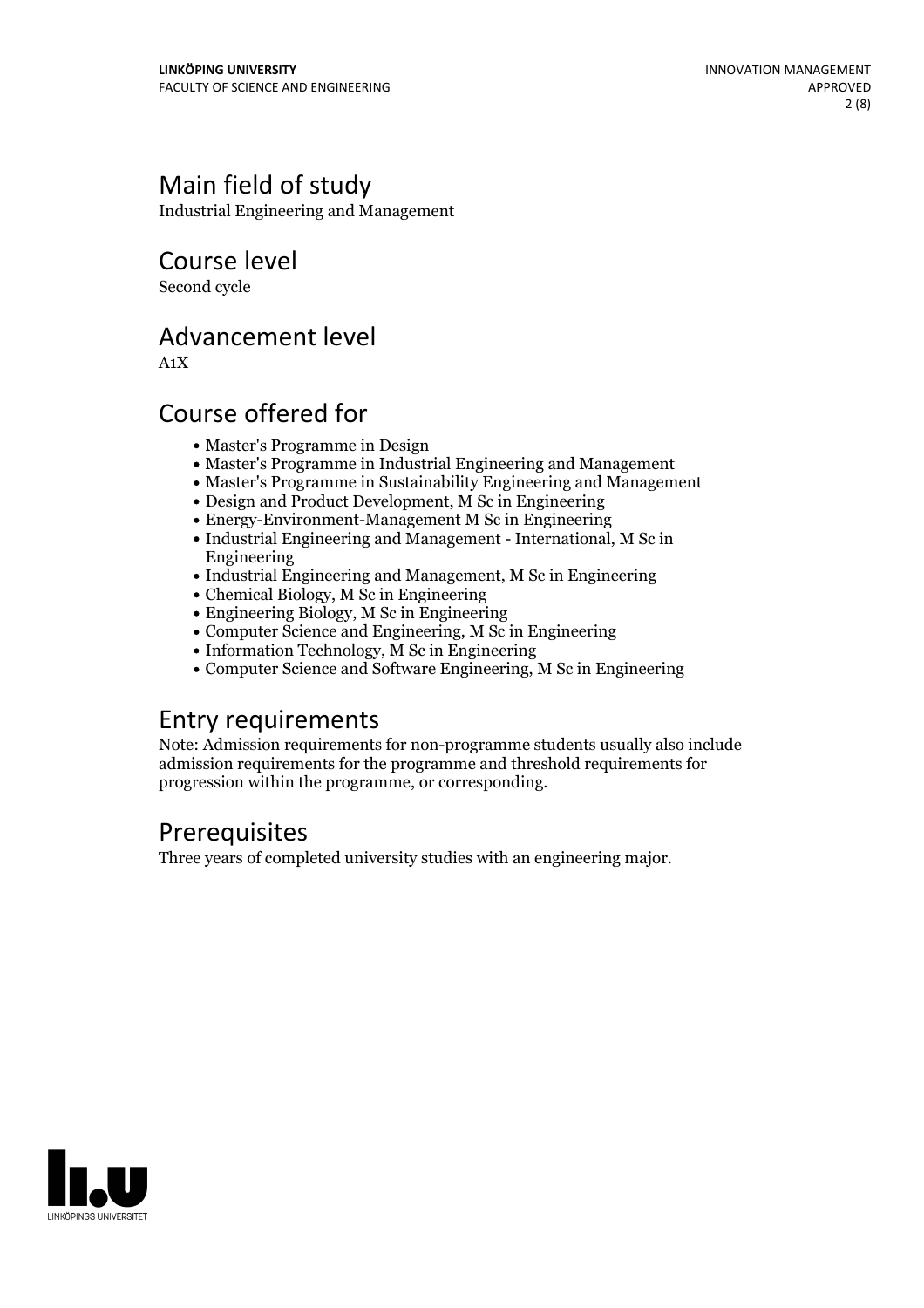# Intended learning outcomes

When students have passed the course, they should be able to:

- account for and discuss theories connected to management of innovation processes, strategic innovation management, and technology/industry dynamics;
- on the basis of empirical examples, evaluate and apply theories in the field of management of innovation processes, strategic innovation management, and technology/industry dynamics;
- discuss the interrelationship between on the one hand technology/industry dynamics and on the other hand management of firm-level innovation processes and strategies, in relation to empirical examples.

### Course content

Technology-based development is a central theme in the course. Technological development and its connection to strategy, organisation and management is studied both at an industry level, in terms of how technologies and technology- based industries change over time, and at <sup>a</sup> company level, i.e. in terms of how technology and product development activities are managed strategically and operationally within the firm. The course is organised in a number of inter-related themes, which are connected through seminars and assignments:

- Management of innovation processes
- Strategic innovation management
- Technology and industry dynamics

# Teaching and working methods

The main teaching-learning activities are lectures, seminars and case study-based group work (in small groups and seminars). The theoretical platform is presented in a series of lectures in English. The theoretical perspectives are further elaborated on through one or more group assignment(s), where students are expected to actively participate and independently drive their own learning process through working with theory and case studies. Students are, thus, expected to take <sup>a</sup> large responsibility for their own individual learning.

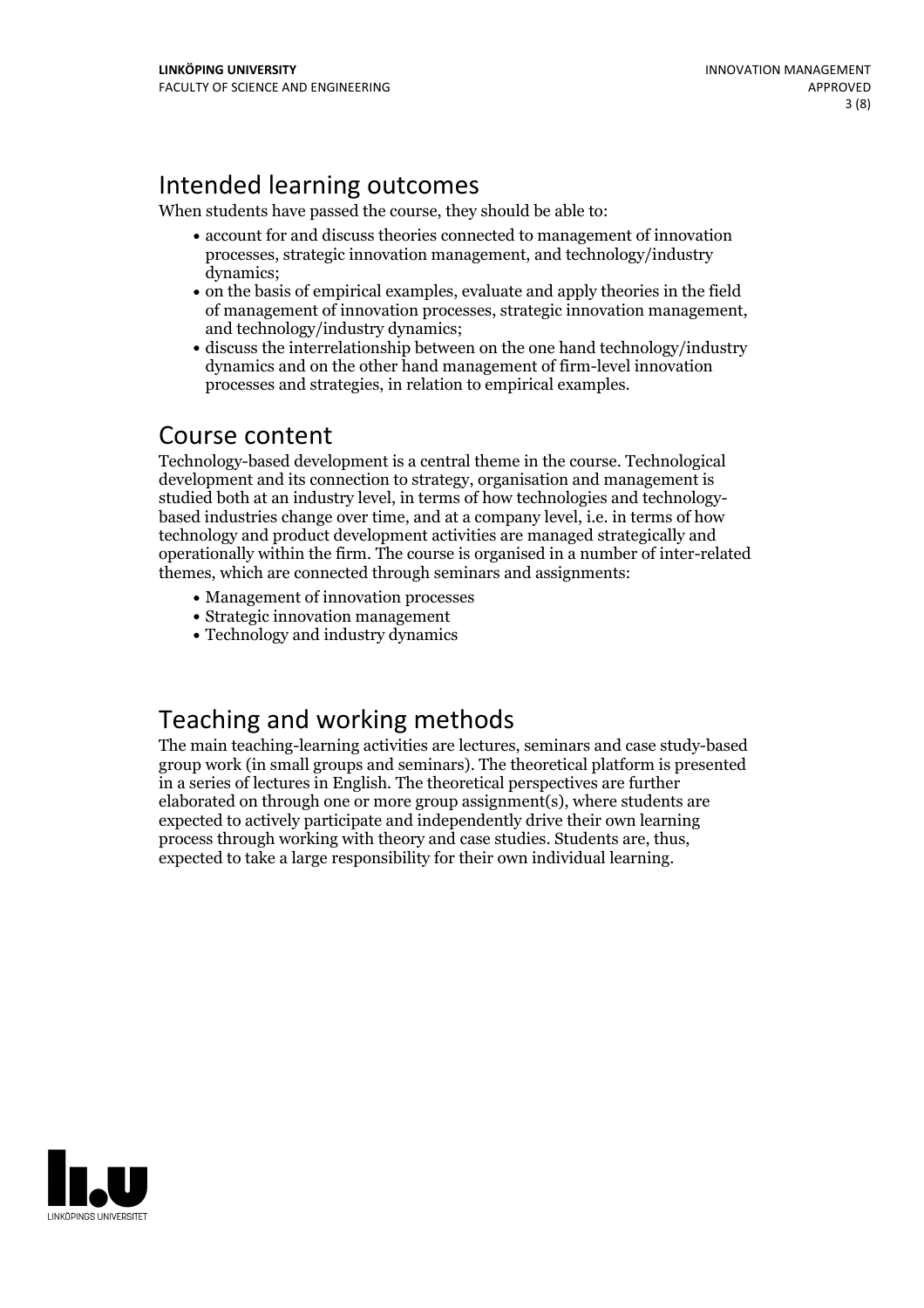# Examination

|  | UPG3 Individual written assignments | 4 credits U, 3, 4, 5 |  |
|--|-------------------------------------|----------------------|--|
|  | $UPG5$ Group assignments            | 2 credits U, 3, 4, 5 |  |
|  |                                     |                      |  |

In order to pass the course, a pass grade is required on all assignments. Students are allowed ONE attempt within the course to revise failed assignments to get a The course grade is a synthesis of the grades on all assignments according to a scheme that is determined in advance, where the individual assignments are particularly significant. Grading will be done according to the Swedish grading scale (fail, 3,4,5). International students will also receive an ECTS grade. It might be compulsory to attend a few seminars. Attendance at voluntary seminars might be rewarded in the form of bonus points that will be included in the assessment.

### Grades

Four-grade scale, LiU, U, 3, 4, 5

## Other information

Supplementary courses: Innovation and entrepreneurship, project course

### Department

Institutionen för ekonomisk och industriell utveckling

# Director of Studies or equivalent

Dag Swartling

### Examiner

Ksenia Onufrey

### Education components

Preliminary scheduled hours: 29 h Recommended self-study hours: 131 h

### Course literature

Vetenskapliga artiklar.

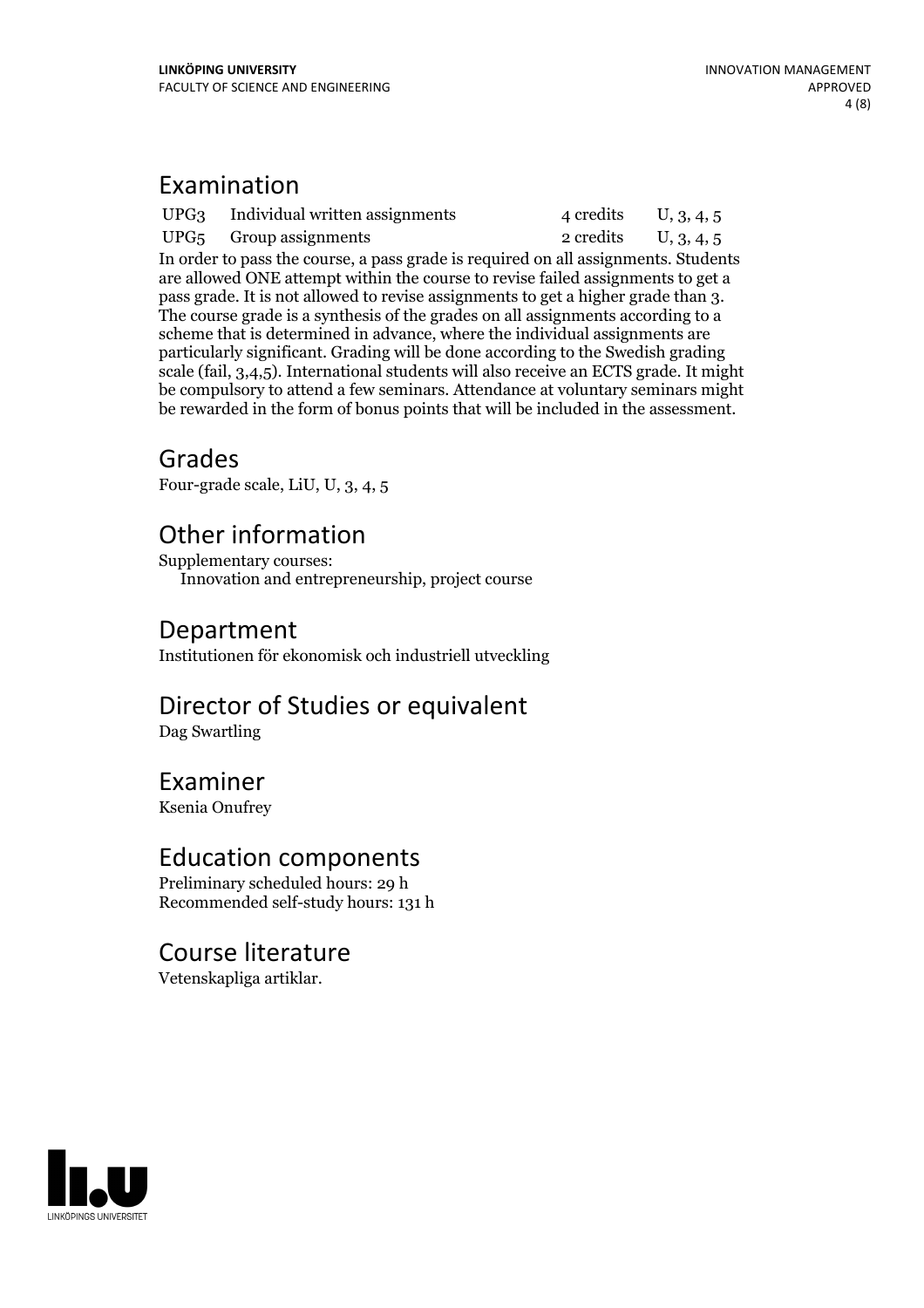# **Common rules**

### **Course syllabus**

A syllabus has been established for each course. The syllabus specifies the aim and contents of the course, and the prior knowledge that a student must have in order to be able to benefit from the course.

### **Timetabling**

Courses are timetabled after a decision has been made for this course concerning its assignment to a timetable module. A central timetable is not drawn up for courses with fewer than five participants. Most project courses do not have a central timetable.

### **Interrupting a course**

The vice-chancellor's decision concerning regulations for registration, deregistration and reporting results (Dnr LiU-2015-01241) states that interruptions in study are to be recorded in Ladok. Thus, all students who do not participate in a course for which they have registered must record the interruption, such that the registration on the course can be removed. Deregistration from <sup>a</sup> course is carried outusing <sup>a</sup> web-based form: www.lith.liu.se/for-studenter/kurskomplettering?l=sv.

### **Cancelled courses**

Courses with few participants (fewer than 10) may be cancelled or organised in a manner that differs from that stated in the course syllabus. The board of studies is to deliberate and decide whether a course is to be cancelled orchanged from the course syllabus.

### **Regulations relatingto examinations and examiners**

Details are given in a decision in the university's rule book: http://styrdokument.liu.se/Regelsamling/VisaBeslut/622678.

### **Forms of examination**

#### **Examination**

Written and oral examinations are held at least three times a year: once immediately after the end of the course, once in August, and once (usually) in one of the re-examination periods. Examinations held at other times are to follow a decision of the board of studies.

Principles for examination scheduling for courses that follow the study periods:

courses given in VT1 are examined for the first time in March, with re-

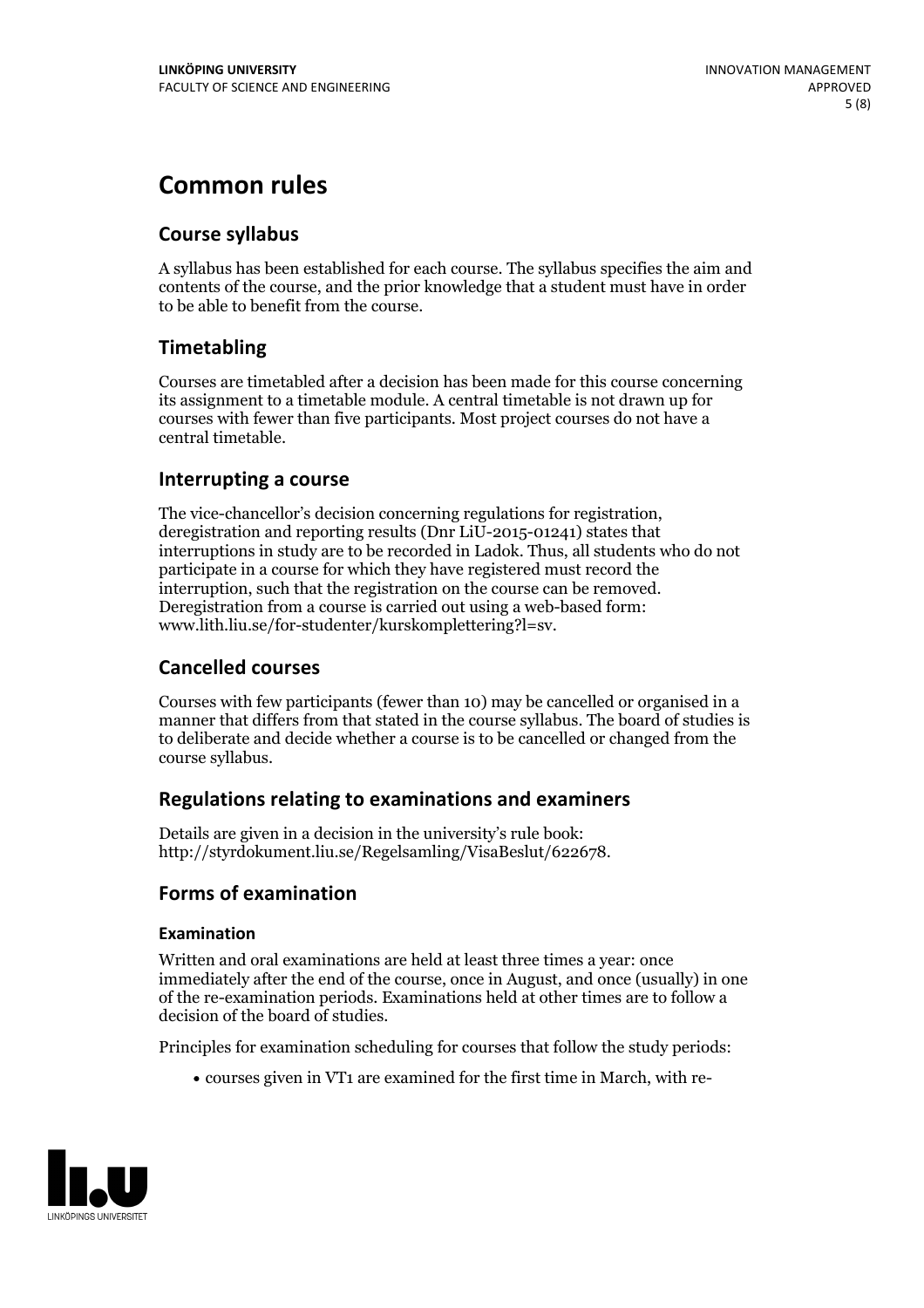examination in June and August

- courses given in VT2 are examined for the first time in May, with re-examination in August and October
- courses given in HT1 are examined for the first time in October, with re-examination in January and August
- courses given in HT2 are examined for the first time in January, with re-examination at Easter and in August.

The examination schedule is based on the structure of timetable modules, but there may be deviations from this, mainly in the case of courses that are studied and examined for several programmes and in lower grades (i.e. 1 and 2).

- Examinations for courses that the board of studies has decided are to be held in alternate years are held only three times during the year in which
- the course is given.<br>• Examinations for courses that are cancelled or rescheduled such that they are not given in one or several years are held three times during the year that immediately follows the course, with examination scheduling that corresponds to the scheduling that was in force before the course was cancelled or rescheduled.<br>• If teaching is no longer given for a course, three examination occurrences
- are held during the immediately subsequent year, while examinations are at the same time held for any replacement course that is given, or alternatively in association with other re-examination opportunities. Furthermore, an examination is held on one further occasion during the next subsequent year, unless the board of studies determines otherwise.<br>• If a course is given during several periods of the year (for programmes, or
- on different occasions for different programmes) the board orboards of studies determine together the scheduling and frequency of re-examination occasions.

#### **Registration for examination**

In order to take an examination, a student must register in advance at the Student Portal during the registration period, which opens 30 days before the date of the examination and closes 10 days before it. Candidates are informed of the location of the examination by email, four days in advance. Students who have not registered for an examination run the risk of being refused admittance to the examination, if space is not available.

Symbols used in the examination registration system:

- \*\* denotes that the examination is being given for the penultimate time.
- \* denotes that the examination is being given for the last time.

#### **Code of conduct for students during examinations**

Details are given in a decision in the university's rule book: http://styrdokument.liu.se/Regelsamling/VisaBeslut/622682.

#### **Retakes for higher grade**

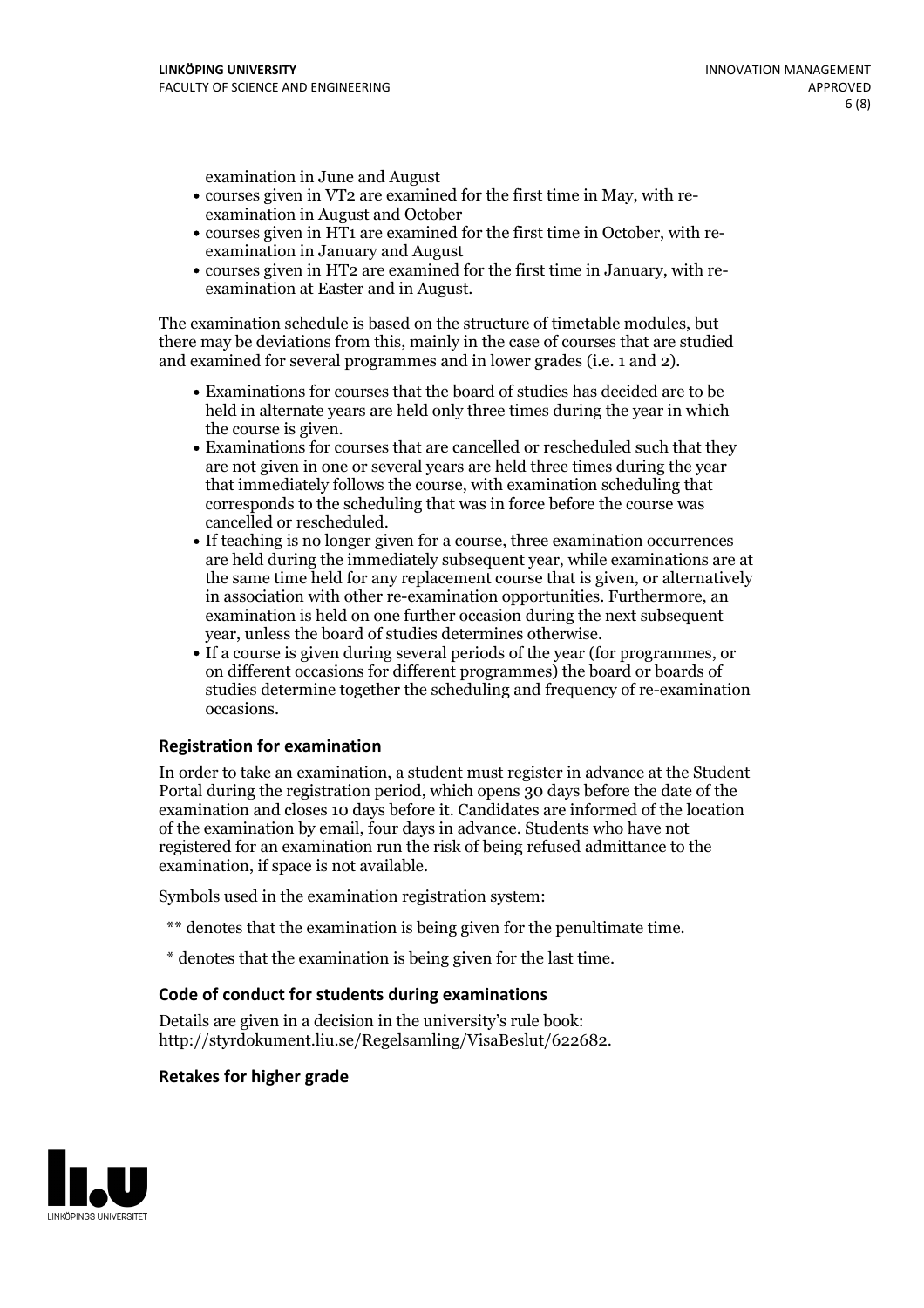Students at the Institute of Technology at LiU have the right to retake written examinations and computer-based examinations in an attempt to achieve a higher grade. This is valid for all examination components with code "TEN" and "DAT". The same right may not be exercised for other examination components, unless otherwise specified in the course syllabus.

#### **Retakes of other forms of examination**

Regulations concerning retakes of other forms of examination than written examinations and computer-based examinations are given in the LiU regulations for examinations and examiners, http://styrdokument.liu.se/Regelsamling/VisaBeslut/622678.

#### **Plagiarism**

For examinations that involve the writing of reports, in cases in which it can be assumed that the student has had access to other sources (such as during project work, writing essays, etc.), the material submitted must be prepared in accordance with principles for acceptable practice when referring to sources (references or quotations for which the source is specified) when the text, images, ideas, data, etc. of other people are used. It is also to be made clear whether the author has reused his or her own text, images, ideas, data, etc. from previous examinations.

A failure to specify such sources may be regarded as attempted deception during examination.

#### **Attempts to cheat**

In the event of <sup>a</sup> suspected attempt by <sup>a</sup> student to cheat during an examination, or when study performance is to be assessed as specified in Chapter <sup>10</sup> of the Higher Education Ordinance, the examiner is to report this to the disciplinary board of the university. Possible consequences for the student are suspension from study and a formal warning. More information is available at https://www.student.liu.se/studenttjanster/lagar-regler-rattigheter?l=sv.

#### **Grades**

The grades that are preferably to be used are Fail (U), Pass (3), Pass not without distinction  $(4)$  and Pass with distinction  $(5)$ . Courses under the auspices of the faculty board of the Faculty of Science and Engineering (Institute of Technology) are to be given special attention in this regard.

- 1. Grades U, 3, 4, 5 are to be awarded for courses that have written
- examinations. 2. Grades Fail (U) and Pass (G) may be awarded for courses with <sup>a</sup> large degree of practical components such as laboratory work, project work and group work.

#### **Examination components**

- 
- 1. Grades U, 3, 4, <sup>5</sup> are to be awarded for written examinations (TEN). 2. Grades Fail (U) and Pass (G) are to be used for undergraduate projects and other independent work.